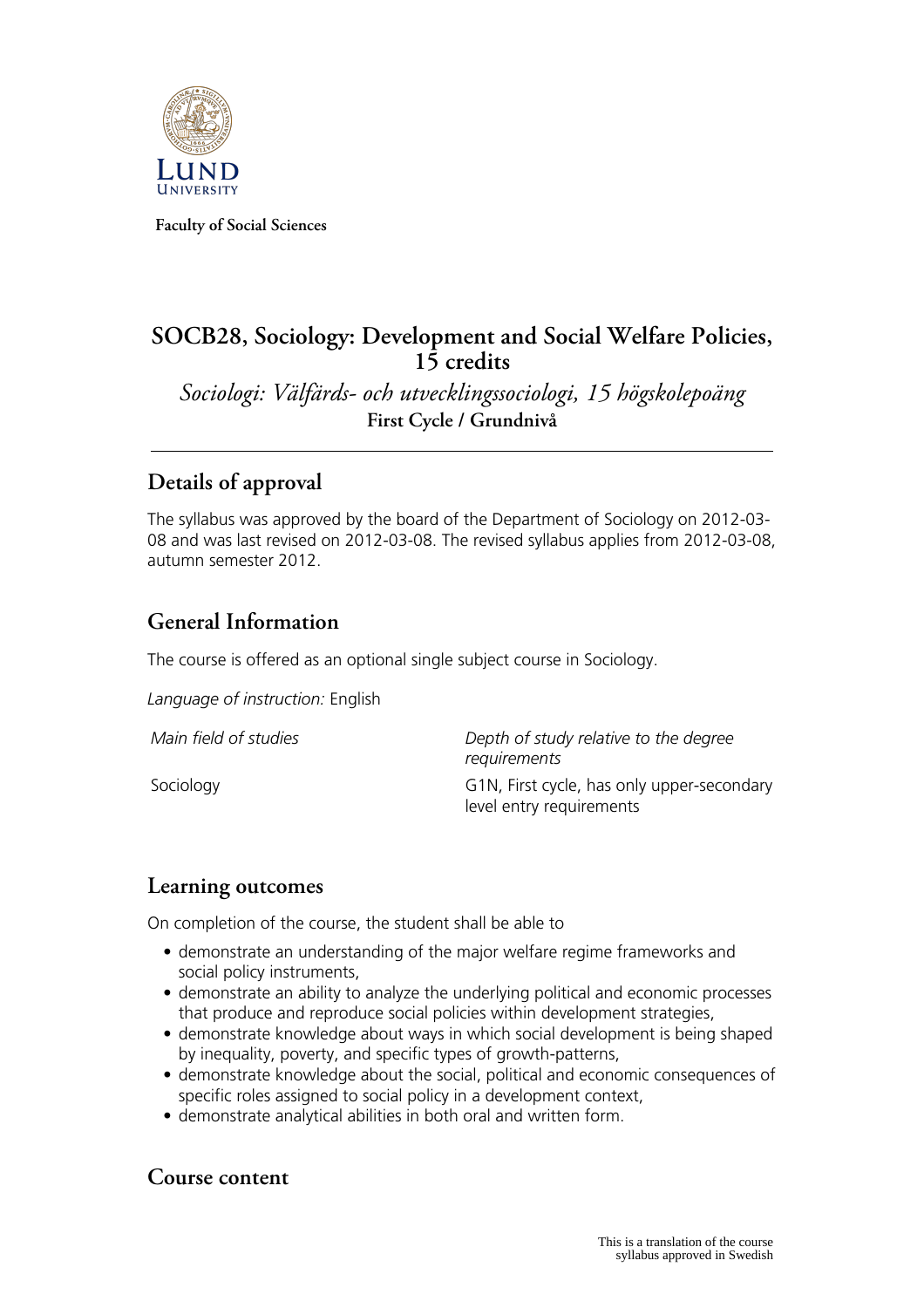The course aims at giving the student basic knowledge and understanding of the role of social welfare policies in development processes and strategies. The course is divided into two modules.

#### *Module 1. Social Policies in Development Strategies, 7.5 credits*

The course begins with an overview of contemporary theories on the role of redistributive policies in development. Emphasizing recent research findings on the impact of inequality on poverty and growth which make social welfare policies essential in development. In particular, it provides an introduction to the paradox between the assigned role of social policies in development strategies, and their highly integrated role in the growth strategies of developed countries. This paradox is traced through comparative, country-analyses between different social policies being implemented in different countries, and documentary research on the ideological and political-economic discourses largely defining roles for social policies in development strategies.

#### *Module 2. Contemporary Social Policies, 7.5 credits.*

The second module focuses on specific, contemporary social policies in different development contexts through country case-studies in different regions; i.e. analyses of policies in Asia, Latin America, and Africa. This includes mapping of particular hegemonic discourses in international development organisations shaping social policies. In addition, the module introduces key social policies, such as micro-credits and conditional cash transfers. In order to assess their potential as alternative redistributive policies in developing countries, these contemporary policies are being analysed in terms of their respective implementation in different development contexts.

### **Course design**

The course is based on a combination of lectures and seminars. Participation in seminars is mandatory and active participation is required.

#### **Assessment**

There will be continuous oral and written presentations as well as a concluding exam at the end of the course. Grading is based on individual performance, via written assignments, oral presentation as well as group activities. Examination may draw on teaching as well as the course literature.

In connection with the course students are offered three examinations: a regular examination, a re-examination and one additional re-examination. Within one year after the course, students are offered a minimum of two additional re-examinations. Thereafter, more examinations are offered but in accordance with current course regulations.

*Subcourses that are part of this course can be found in an appendix at the end of this document.*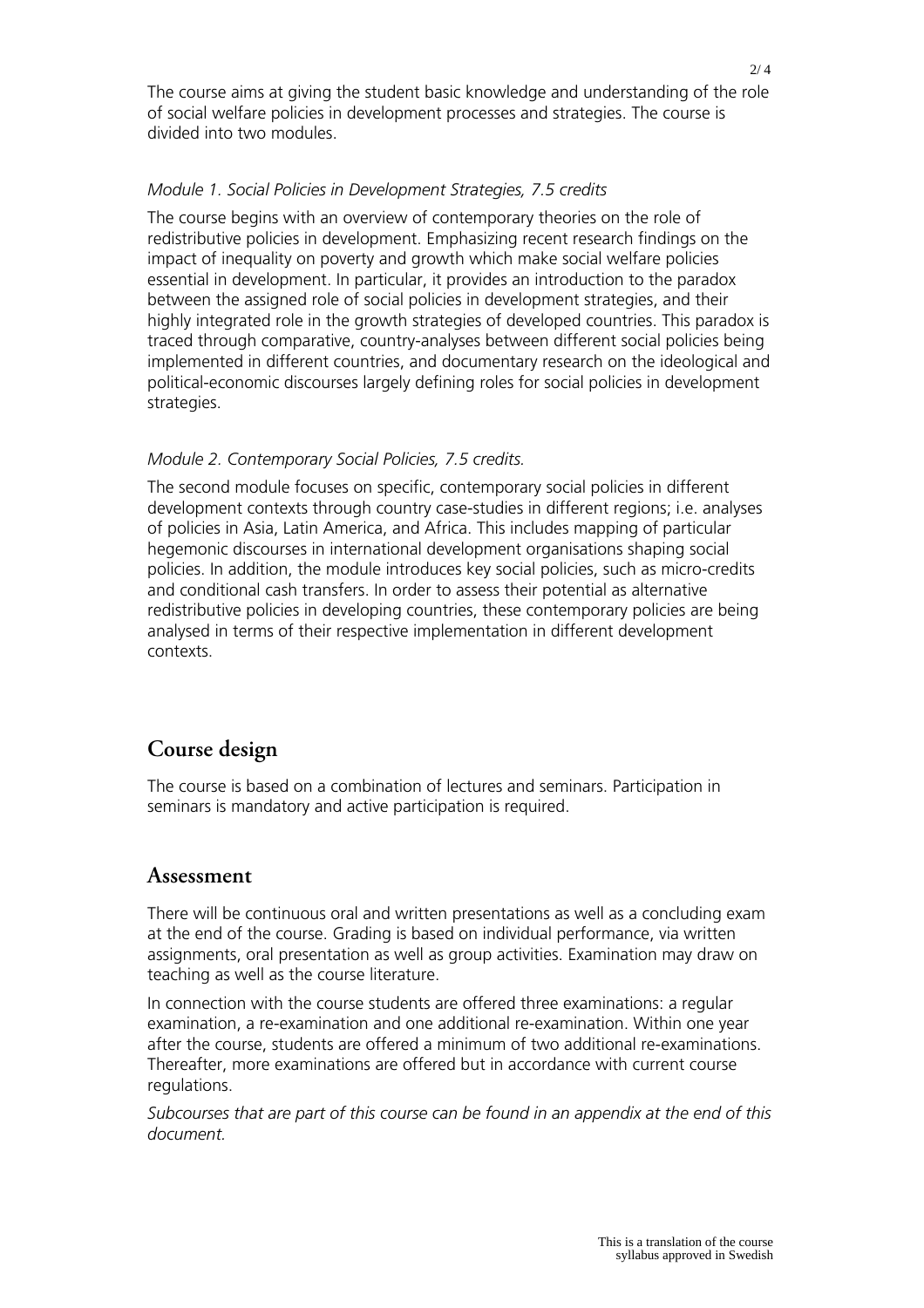# **Grades**

Marking scale: Fail, E, D, C, B, A.

The grades awarded are A, B, C, D, E or Fail. The highest grade is A and the lowest passing grade is E. The grade for a non-passing result is Fail.

The student's performance is assessed with reference to the learning outcomes of the course. For the grade of E the student must show acceptable results. For the grade of D the student must show satisfactory results. For the grade of C the student must show good results. For the grade of B the student must show very good results. For the grade of A the student must show excellent results. For the grade of Fail the student must have shown unacceptable results.

# **Entry requirements**

General and courses corresponding to the following Swedish Upper Secondary School Programs: Social Studies 1b/1a1 + 1a2

# **Further information**

The course replaces SOCB19 Sociology: Development and Social Welfare Policies, 15 credits.

The syllabus was approved by the Board of Department of Sociology on 8 March 2012.